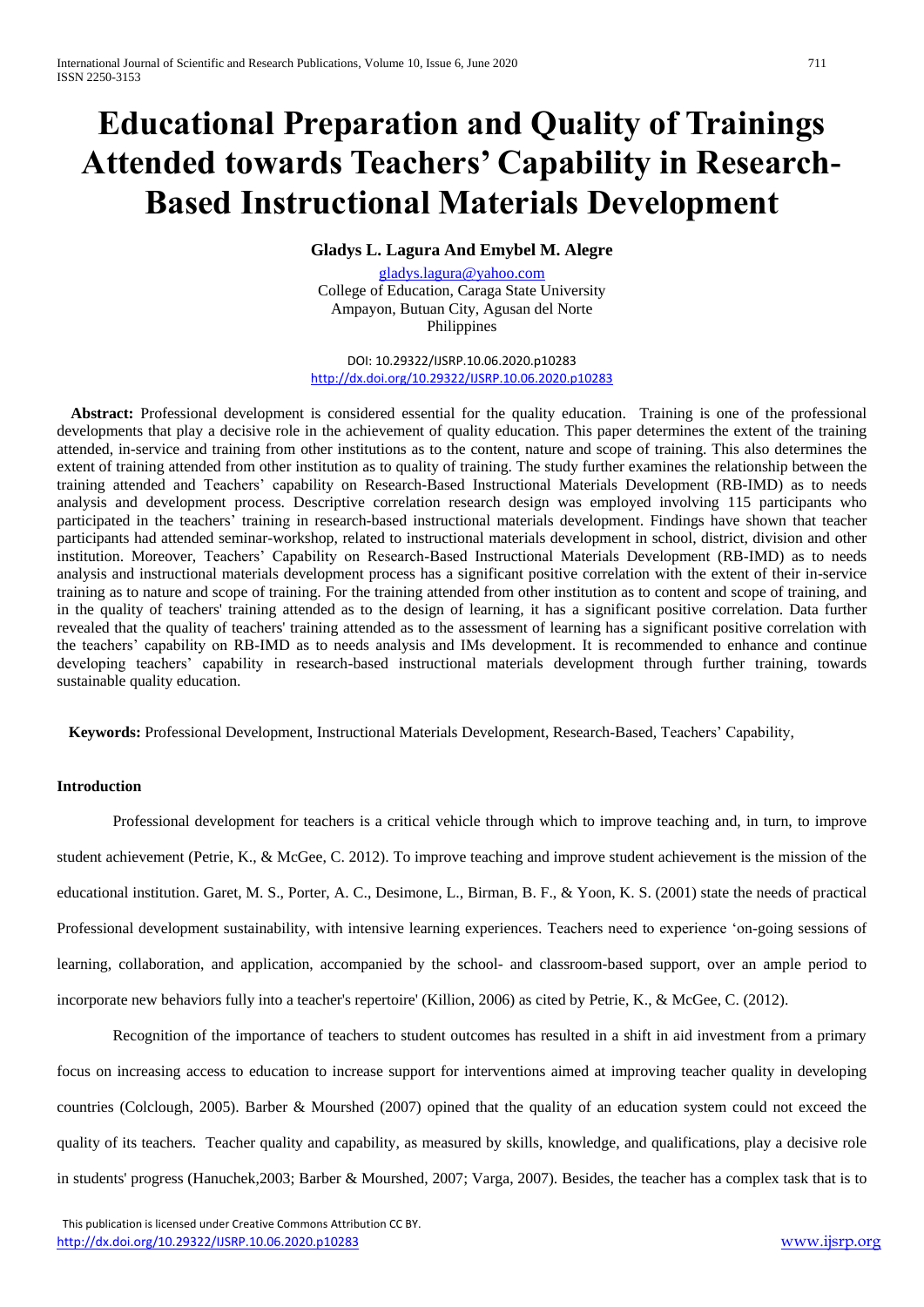deliver the knowledge that brings impact to student performance towards lifelong learning, this call for a teacher who has a capability that models lifelong learning, a teacher that engages in on-going professional development and applies it to teaching practice. Therefore engaging them training for professional development can boost their performance towards quality teaching and improve their teaching capability.

Professional development has attracted increasing attention. Faced with rapid change, demands high standards and calls for improving quality teachers, hence a need as never before, to update and improve their skills through professional development. Therefore, for a teacher to fulfill his/her professional function in a given domain, a synthesis of knowledge, attitudes, and practical skills is needed (Falus, 2002). To realize these needs, part of being an effective teacher involves understanding how an individual or adults learn best. Teachers are adult learners, and their professional development is a form of adult education, which shifts the focus of professional development to the needs of teachers and the different contexts in which they learn and teach (King & Lawler, 2003).

Moreover, Republic Act No. 10912, Resolution No. 2016-990 (Continuing Professional Development Act of 2016) now declared the policy of the State to promote and upgrade the practice of professions in the country. Towards this end, the State shall institute measures that will continuously improve the competence of the professionals following international standards of practice, thereby, ensuring their contribution in uplifting the general welfare, economic growth, and development of the nation."

Teachers' training on the development of outcomes-based instructional materials (OBIMs) for K-12 education in Caraga and enhancement of their research capability, is hoped to provide relief among teacher implementers and meaningful experience among learners. It is the extension project of the College of Education, Caraga State University, Ampayon, Butuan City. This project is aimed to capacitate teachers in the implementation of K-12 education in Caraga; that is, for teachers to evolve researchbased instructional materials that will enhance learning experiences of learners along with the spiraling progression approach by Bruner as cited by (Howard, J. (2007).

This research examined teacher's capability in research-based instructional materials development, to examine the learning experience and the design and delivery of this learning among the teacher participants or the adult learners of the teachers training offered by the College of Education, Caraga State University, Ampayon, Butuan City, Philippines. Through examining these experiences and teachers capability in research-based instructional materials development, this study can explore the needs of teachers and the learning contexts that will help them grow towards continuing professional development.

#### **The Objectives of the Study**

 This publication is licensed under Creative Commons Attribution CC BY. <http://dx.doi.org/10.29322/IJSRP.10.06.2020.p10283> [www.ijsrp.org](http://ijsrp.org/) The study attempted to determine the extent of the training attended as part of the continuing professional development in determining Teachers' capability in Research-Based Instructional Materials Development (RB-IMD). Specifically, to determine the extent of trainings attended; in-service training and training from other institution as to the content, nature and scope. Examines the quality of training attended from other institution as to the design and assessment of learning. And determine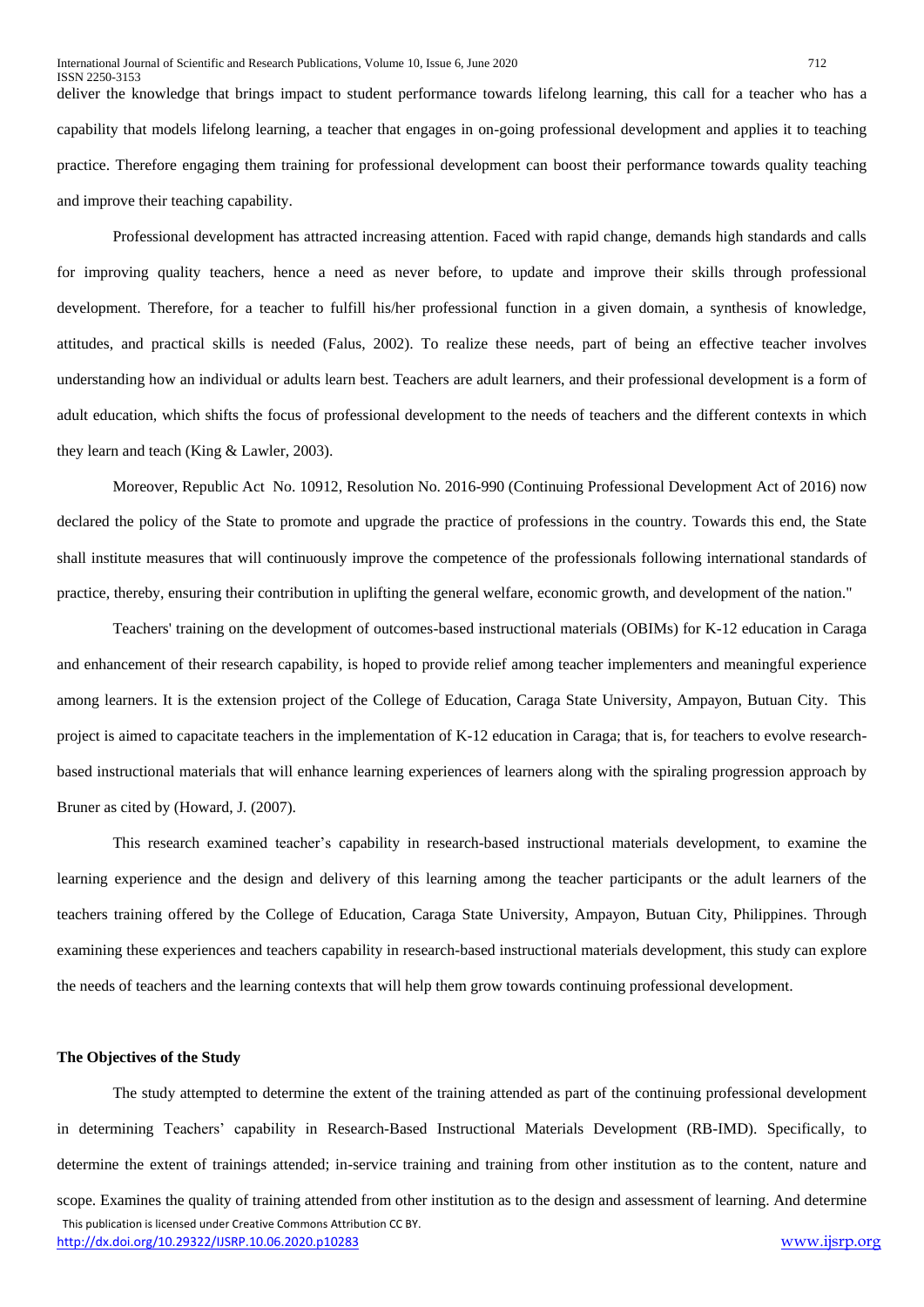the relationship between the training attended, in-service and from other institution to Teachers' capability on Research-Based Instructional Materials Development (RB-IMD) needs analysis and development process.

### **The framework of the Study**

This study anchored on Bandura's social cognitive theory (1986), Knowles' theory of andragogy (2012) and several theories of learning and adult development that was identified by Trotter (2006) by themes which are relevant for designing teacher professional development.

The Social cognitive theory of Bandura (1986) as cited by Atilano, M.M. (2018) revolves around the notion that learning correlates to the observation of role models, that individuals possess a self-system that enables them to exercise a measure of control over their thoughts, feelings, motivation, and actions. This learning will motivate their capability to influence their cognitive processes and actions and thus alter their environments.

Knowles theory of andragogy, on the other hand, is described as "the art and science of helping adults learn." Knowles espouses the idea that teachers are adult learners who are expected to be self-directed and to take responsibility for their decisions.

Trooter (2006) outlines several theories of learning and adult development that are relevant for designing teacher professional development. The following are identified themes; Adults come to learning with experiences that utilize as resources for new learning, and adults should choose their learning opportunities based on interest and their own classroom experiences/needs. "Active learning" suggests moving away from traditional learning models that are generic and lecture based toward models that engage teachers directly in the practices they are learning and, preferably, are connected to teachers' classrooms and students.

Greenleaf, C. L., Litman, C., Hanson, T. L., Rosen, R., Boscardin, C. K., Herman, J.,& Jones, B. (2011) describe an active teacher professional learning model that improved student science learning.44 California high school biology teachers participated in PD integrating academic literacy and biology instruction through a program called Reading Apprenticeship. The PD was inquiry-based, subject focused, collaborative, and designed to address teachers' conceptual understandings as well as pedagogical content knowledge. Each session was designed to immerse the teachers in the types of learning activities and environments they would then create for their students.

Based on the theories presented, the following are the conceptual framework of the study. The dependent variables are the continuing professional activities like the in-service education of the participants, which measures the content, nature, and scope of training attended. The Quality of training attended are supported by the indicators on the content, nature, and scope of training attended and the quality as to the design and assessment of learning. The independent variables are teacher's capability on research-based instructional materials development as to needs analysis and instructional materials development process.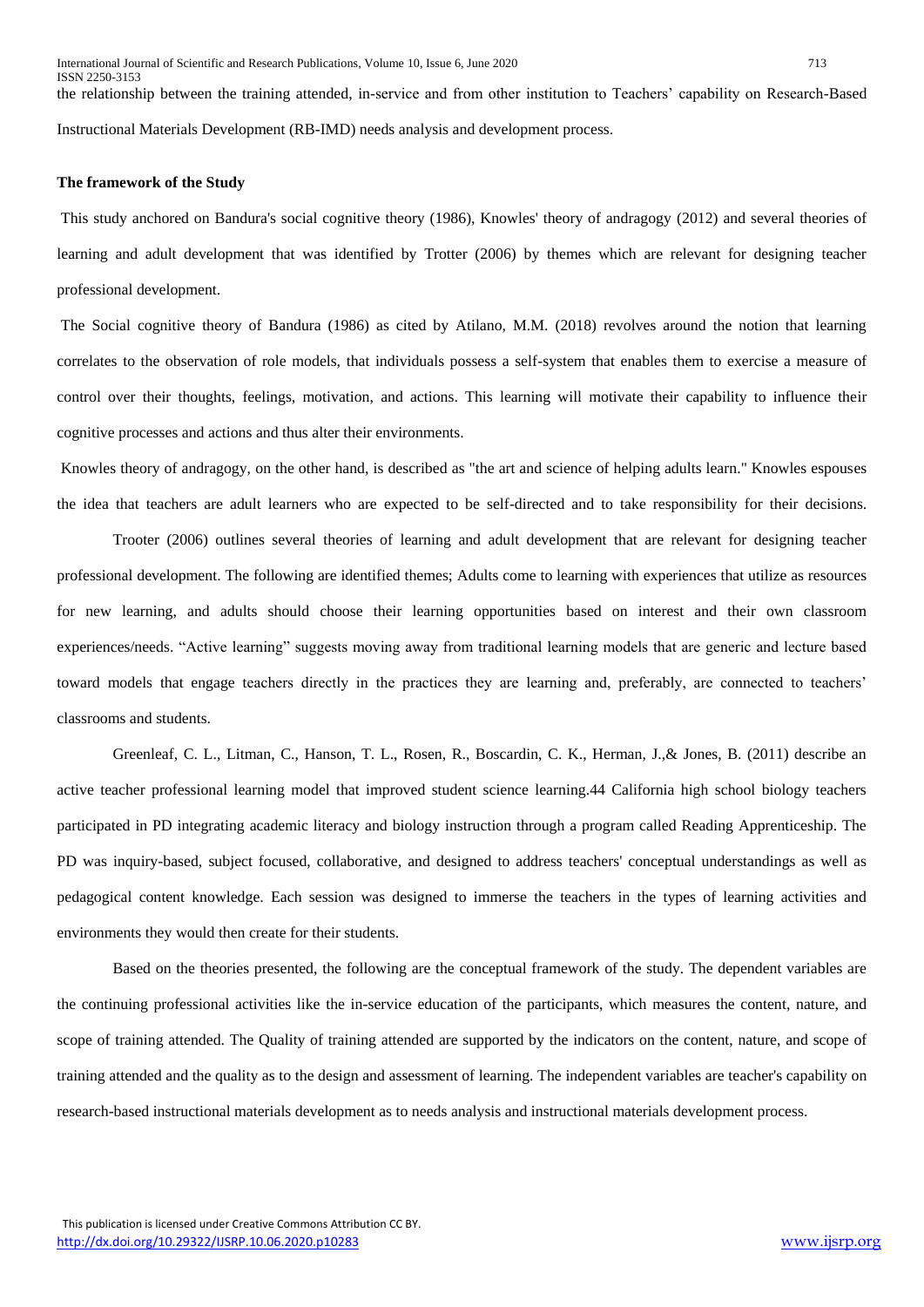The study used a descriptive and correlational method. The choice is base on the fact that this research undertaking was a fact-finding. It was a systematic attempt to analyse and interpret the teachers' capability in research-based instructional materials development as to needs analysis and instructional materials development process as influenced by in-service training, training from other institution and quality of training attended. On top of them, there is a significant relationship determined. The respondents of the study involved 115 teachers who attended the teachers training under the extension project of the College of Education, Caraga State University, Ampayon, Butuan City. The research instruments employed in the study consisted of three parts. Part 1 is the in-service training attended as to the content, nature and scope, Part II focuses on training from other institution attended as to content, nature and scope. It also measure the quality of training attended from other institution as to the design and assessment of learning, and Part III comprises questions on teacher's capability in research-based instructional materials development as to needs analysis and instructional materials development process. The study used the following statistical tools; *quasi-statistics*, is employed on nominal variables and qualitative responses to generate corresponding values such as counts and percentage, mean is used to determine the quality of training attended as to the design and assessment of learning, and *Spearman-Rho Correlation* used since the independent variables yielded non-normal data. In the analysis, Likert scales responses convert into ranks.

### **Results and Discussion**

### **The extent of in-service training**

The content of training attended, are pedagogy-oriented (28.7 %), content-oriented (24.3%) and leadership and management-oriented (24.3%). This significant result is essential to visualize the effects of these capability building to students achievements. In the study of Zuzovsky, R. (2003) reveals that regular participation of teachers in content-oriented professional development positively affects with low or medium academic aspirations and has no or negative effect on the achievement of students with high academic aspirations. In the study of Garet, Porter, Desimone, Birman, & Yoon, (2001), which state teachers themselves report that professional development focused on content knowledge contributes to changes in instructional practice.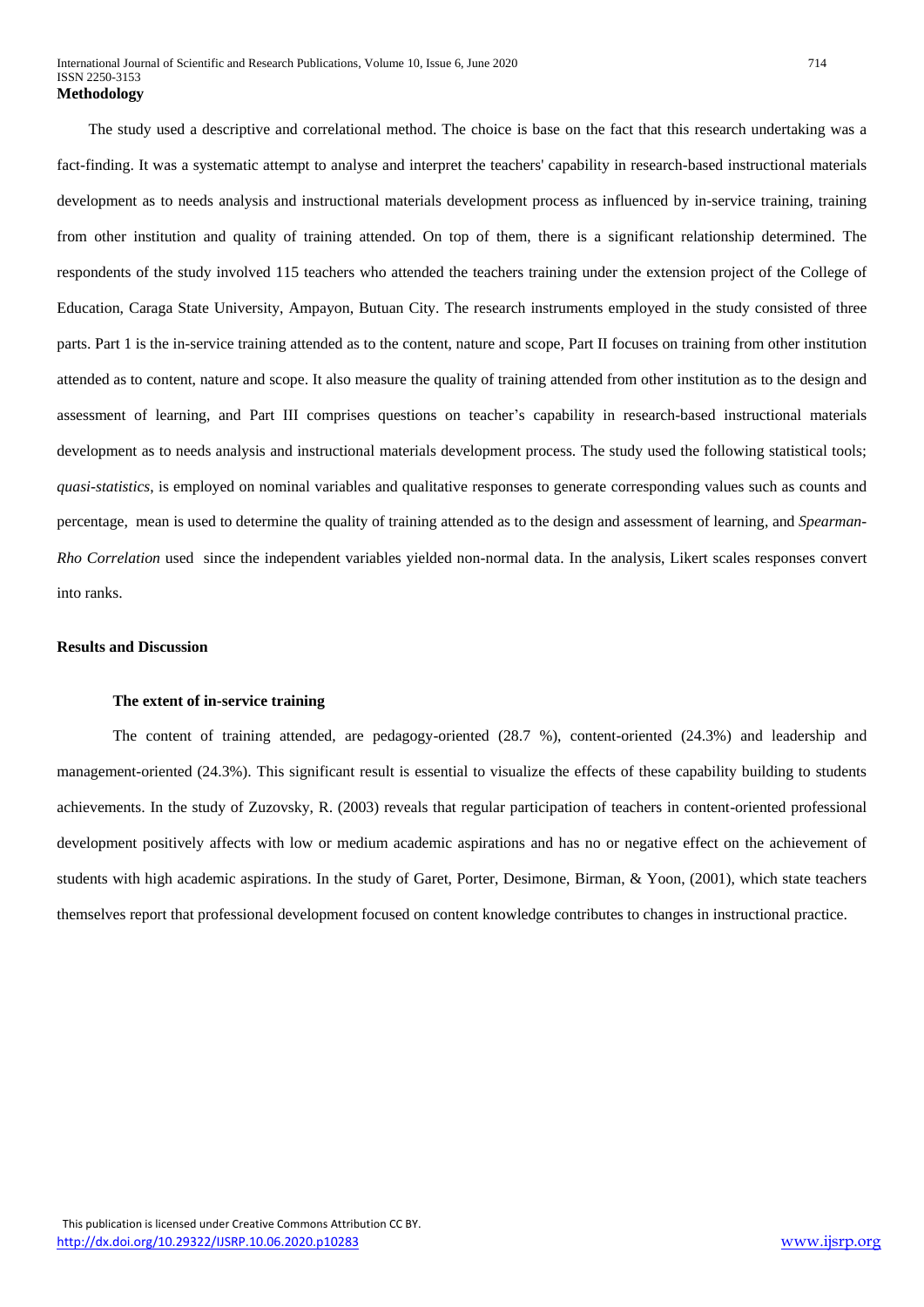

*Figure 4.2.* Percent distribution of teacher participants as to their in-service training.

 This publication is licensed under Creative Commons Attribution CC BY. <http://dx.doi.org/10.29322/IJSRP.10.06.2020.p10283> [www.ijsrp.org](http://ijsrp.org/) As to the nature of training attended the majority teacher participants attended seminar-workshop (71.7%). The majority teacher participants attended local (55.0%) training like in their school, district, or division. This finding implies that very few professionals have or had the opportunity to attend training in the national or international level. Teacher participants attended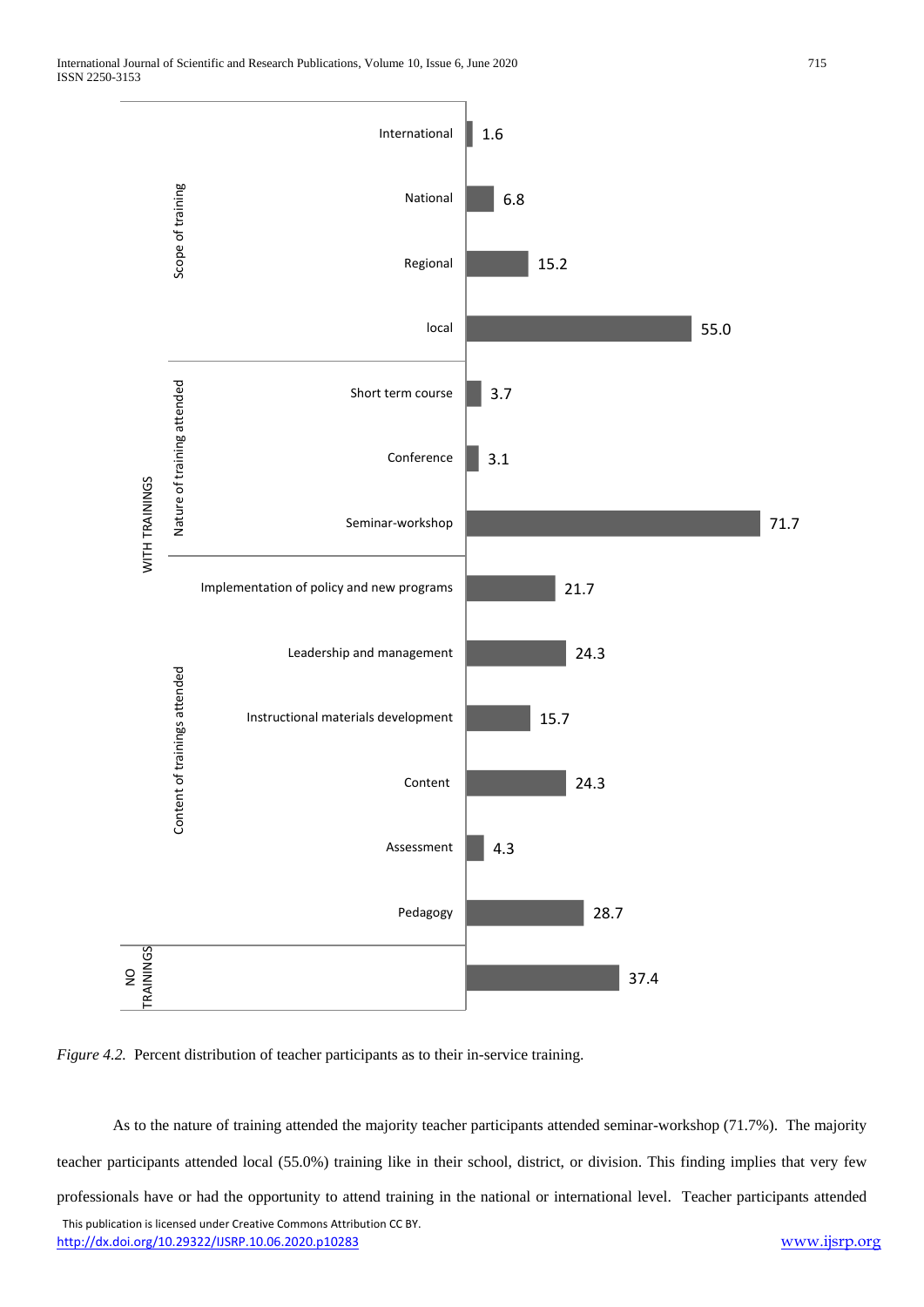training within two-three days conducted locally. This finding supported by Spruijt, A., Leppink, J., Wolfhagen, I., Scherpbier, A., Van Beukelen, P., & Jaarsma, D. (2014) which state that seminar is a small group teaching-learning (T-L) session in which the participants discuss under the guidance of an expert.

The instructor, the students, preparation, content, group dynamics, course coherence, and facilities are vital factors in seminar learning. The participants preparing the seminar eventually develop competencies like identification of presentable information, its retrieval from the sources of information and organization of the presentable material. Students learn the art of communicating with peers through a short time bound presentation (Gomathi, K. G., Shaafie, I. A., & Venkatramana, M., 2014).

# **Teachers' training attended from other institution as to content, nature, and scope of training, design of learning and assessment of learning**

The majority of teacher participants (71.1%) attended a seminar workshop, this implies that the training attended is not purely a lecture type, but they are also engaged in the learning process. As to the content, most of the training attended are more on instructional materials related (33.5%), This implies that teacher participants attended one or more training conducted by the College of Education, Caraga State University, Ampayon, Butuan City, under the extension project of the College, entitled "Teachers Training on Instructional Materials Development and Enhancement of their Research Capability.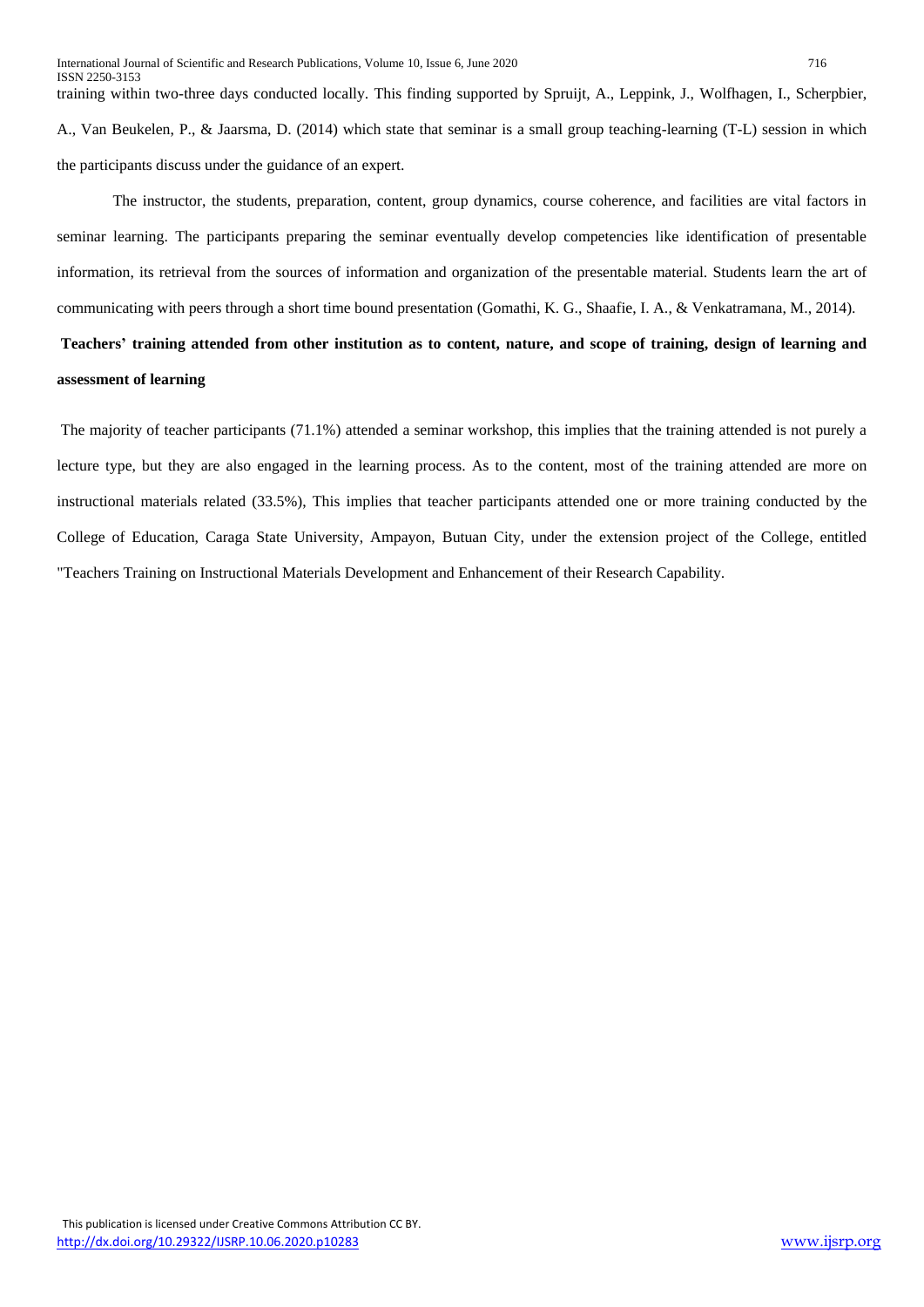

*Figure 4.4.* Percent distribution of teacher participants as to trainings attended organized by other institutions.

As to the scope, 62.4% consider the training as local since it is conducted locally at their school, district, and the College of Education. Some 17.9% of teacher participants had no training from other institutions. The finding further suggests that some teachers had no opportunity to develop their professional career. Johnson and Fargo (2010) echoed these equity challenges, and they note "Teachers in urban schools often experience many distractions occurring in a daily basis and struggle to engage learners who are often distracted by complicated lives outside of school." Thus, challenges in implementing active professional development where teacher professionals can attend to professional development activities extend beyond the school and the classroom.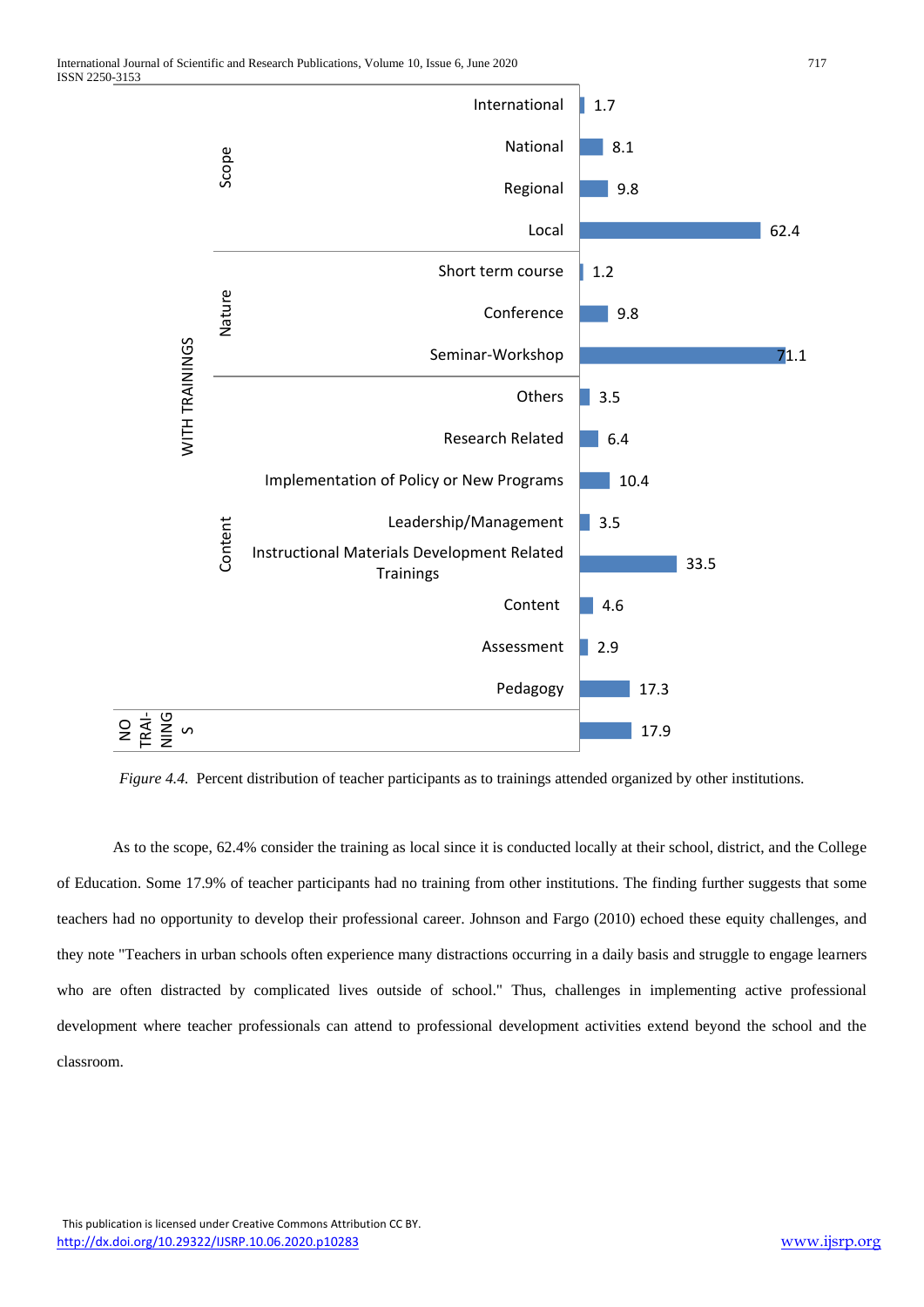### **Table 4.2**

### *Quality of Trainings Attended by Teacher Participants as to Design of Learning and Assessment of Learning*

| <b>Indicators</b>                                                                                       | Mean | <b>Verbal</b><br><b>Description</b> |
|---------------------------------------------------------------------------------------------------------|------|-------------------------------------|
| Design of learning                                                                                      |      |                                     |
| The environment in this learning experience was engaging.                                               | 4.21 | Agree                               |
| The purpose of this learning experience was made clear to me.                                           | 4.17 | Agree                               |
| Learners were full partners with the facilitator in this learning experience.                           | 4.20 | Agree                               |
| The climate in this learning experience can best be described as<br>collaborative.                      | 4.30 | Agree                               |
| The facilitator/instructor acted as a rich resource for my learning during this<br>learning experience. | 4.37 | Agree                               |
| had flexibility in designing my learning experience (activities,<br>L<br>assignments, etc.)             | 4.37 | Agree                               |
| <b>Assessment of learning</b>                                                                           |      |                                     |
| I was satisfied with the extent to which I was an active partner in this<br>learning experience.        | 4.21 | Agree                               |
| I knew why the learning strategies were appropriate for the learning goals.                             | 4.30 | Agree                               |
| This learning experience was just what I needed given the changes in my<br>life/work.                   | 4.30 | Agree                               |
| I feel that my mastery of this material will benefit my life/work.                                      | 4.29 | Agree                               |
| The knowledge gained in this learning can be immediately applied in my<br>life/work.                    | 4.30 | Agree                               |
| This learning experience motivated me to give my best effort.                                           | 4.24 | Agree                               |

As to the quality of training attended from other institution as to the design of learning, teacher participants had agreed to all of the indicators. The indicators on the facilitator/instructor acted as a precious resource for their learning during the learning experience and having flexibility in designing their own learning experience got the highest mean (4.37), implies a significant professional development, where adult needs are considered necessary. Beavers, A., (2009) opined that meaningful professional development involves educators as a whole person their values, beliefs, and assumptions. Just as one should differentiate learning for students in the classroom, professional development for adults must also focus on their individual needs.

As to the assessment of learning, teacher participants had agreed to all indicators. In an adult education orientation, learners freely choose their learning goals and make independent decisions about what, how, and when they want to learn. It is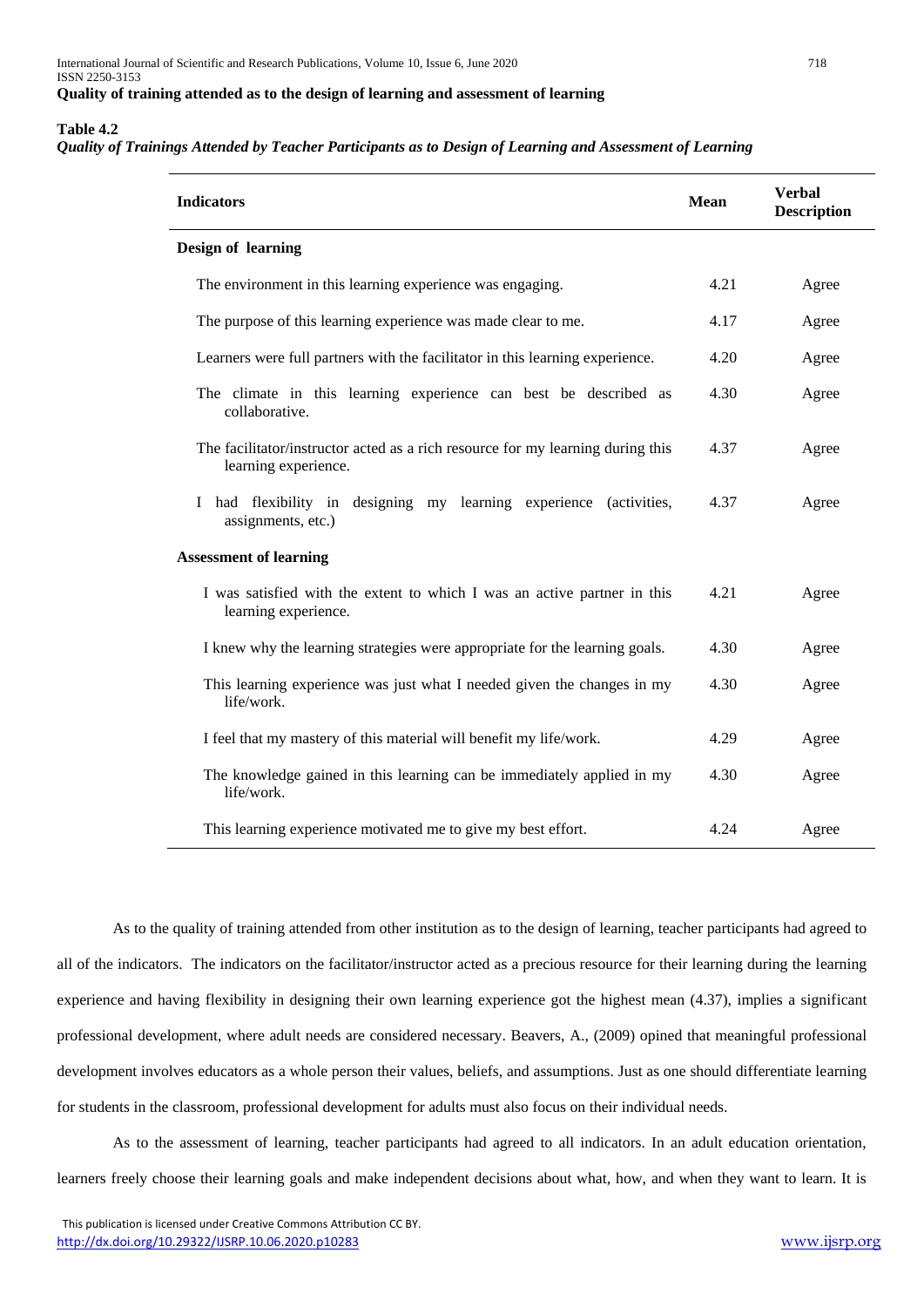base on assumptions that learners are self-directed, learners can make decisions for them, and have a range of life experiences that impact on their learning (Choy & Delahaye, 2003), due to the high response rating of 4.30 on the indicators; that teacher participants knew why the learning strategies were appropriate for the learning goals,

Among the indicators on the extent to which they are an active partner of the learning experience got the lowest mean rating (4.21). Professional development should create a climate in which participants feel respected; encourage their active participation; build on their experiences; employ collaborative inquiry; guide learning for immediate application; and empower the participants through reflection and action based on their learning (Lawler & King, 2000, as cited in Lawler, 2009). This further implies that facilitators in training would consider this adult principle and conduct more planning and preparations to meet adult learners need.

**Teachers' capability in research-based instructional materials development (RB-IMD) as to needs analysis and development process**

### Table 4.3

*Teachers' Capability on Research-Based Instructional Materials Development as to Needs Analysis and Instructional Materials Development Process*

| <b>Indicators</b> | I was able to:                                                                                                                                                                                                  | <b>Mean</b> | <b>Verbal</b><br><b>Description</b> |
|-------------------|-----------------------------------------------------------------------------------------------------------------------------------------------------------------------------------------------------------------|-------------|-------------------------------------|
|                   | <b>Needs analysis</b>                                                                                                                                                                                           |             |                                     |
| 1                 | identify users and uses of the needs analysis                                                                                                                                                                   | 3.92        | Agree                               |
| 2                 | describe the target population and the service environment                                                                                                                                                      | 3.86        | Agree                               |
| 3.                | identify problems and needs                                                                                                                                                                                     | 4.01        | Agree                               |
| 4.                | assess the importance of the needs                                                                                                                                                                              | 3.99        | Agree                               |
| 5.                | communicate the results to decision makers, users, and other relevant<br>audiences                                                                                                                              | 3.90        | Agree                               |
|                   | <b>IMs development process</b>                                                                                                                                                                                  |             |                                     |
|                   | As I designed IMs I was able to:                                                                                                                                                                                |             |                                     |
| 1.                | analyze the "instructional problem" and determine the learning<br>objectives and goals.                                                                                                                         | 3.84        | Agree                               |
| 2.                | design a strategic "blueprint" of the materials and methods needed to<br>achieve the learning objectives and goals.                                                                                             | 3.76        | Agree                               |
| 3.                | develop and create content based on the design blueprint and assemble<br>into an instructional package or curriculum, which is then reviewed<br>and revised based on feedback received.                         | 3.77        | Agree                               |
| 4                 | implement the procedures that prepare facilitators to conduct and<br>learners to participate in the learning event, as well as actions that<br>support carrying out the activities and assessments as intended. | 3.77        | Agree                               |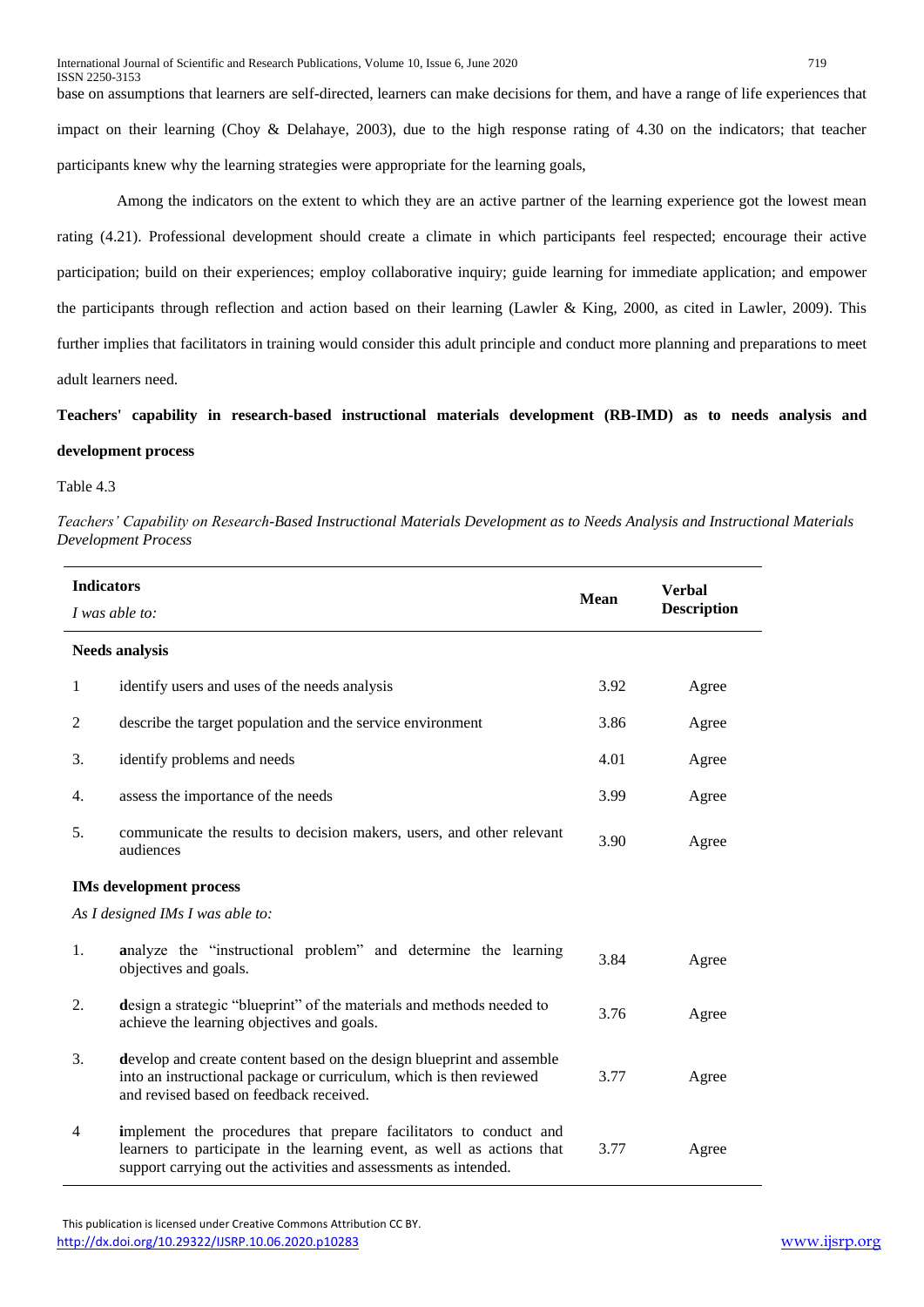The teachers' participants had agreed on all indicators. However, there is a high response to the indicator that they can identify problems and needs (4.01). It is essential that teachers learn how to identify the needs of their students and their own professional learning needs. They also need to develop a self-regulatory skill that will enable them to monitor and reflect on the effectiveness of the changes they make to their practice (Timperley, Wilson, Barrar, Fung, 2008).

Moreover, with regards to teachers' capability on research-based instructional materials development (RB-IMD) as to instructional materials development process, data show teacher participants had agreed in all indicators mentioned. Significant findings on the indicator with high response mean rating of 3.84, that as teacher designed IMs, they can analyze the "instructional problem" and determine the learning objectives and goals. The finding implies that teacher participants are doing instructional materials analysis phase before making Instructional Materials. Participants highlighted a research-based IMs development, where the instructional problem is clarified, where the instructional goals and objectives are defined, and the learning environment and where the learner's existing knowledge and skills identified. However, as to the response as they can evaluate learner performance or conduct pilot-testing on the Instructional Materials developed, this has a low rating (3.73) in all the indicators. This further implies that some of the teacher participants fail to accomplish an essential phase in the development of instructional materials, the evaluation phase in which this phase is significant to make sure that IMs developers attain their goals and if the instructional materials able to meet the learner needs (Las Johansen, B. C., Quisumbing, L. A., Funcion, D. G. D., Gotardo, M. A., Verecio, R. L., & Cinco, J. C., 2017).

**Analysis of the correlation between the independent variables and the variables of teachers' research capability on RB-IMD** 

Table 4.1

|                                        | Capability on Research-Based Instructional Materials<br>Development |         |                     |         |
|----------------------------------------|---------------------------------------------------------------------|---------|---------------------|---------|
| Independent Variable                   | Needs analysis                                                      |         | Development process |         |
|                                        | R-coeff                                                             | p-value | R-coeff             | p-value |
| In-service training                    |                                                                     |         |                     |         |
| The extent of in-service training      |                                                                     |         |                     |         |
| Content of training                    | $0.186*$                                                            | 0.050   | 0.113               | 0.228   |
| Nature of training                     | $0.192*$                                                            | 0.040   | 0.133               | 0.157   |
| Scope of training                      | 0.177                                                               | 0.059   | 0.125               | 0.183   |
| <b>Training from other institution</b> |                                                                     |         |                     |         |
| Content of training                    | 0.170                                                               | 0.070   | $0.231*$            | 0.013   |
| Nature of training                     | 0.107                                                               | 0.256   | 0.146               | 0.120   |
| Scope of training                      | 0.157                                                               | 0.094   | $0.236*$            | 0.011   |

Results on the analysis of the correlation between the independent variables and the variables of teachers' research capability on RB-IMD in terms of needs analysis and development process.

 This publication is licensed under Creative Commons Attribution CC BY. <http://dx.doi.org/10.29322/IJSRP.10.06.2020.p10283> [www.ijsrp.org](http://ijsrp.org/)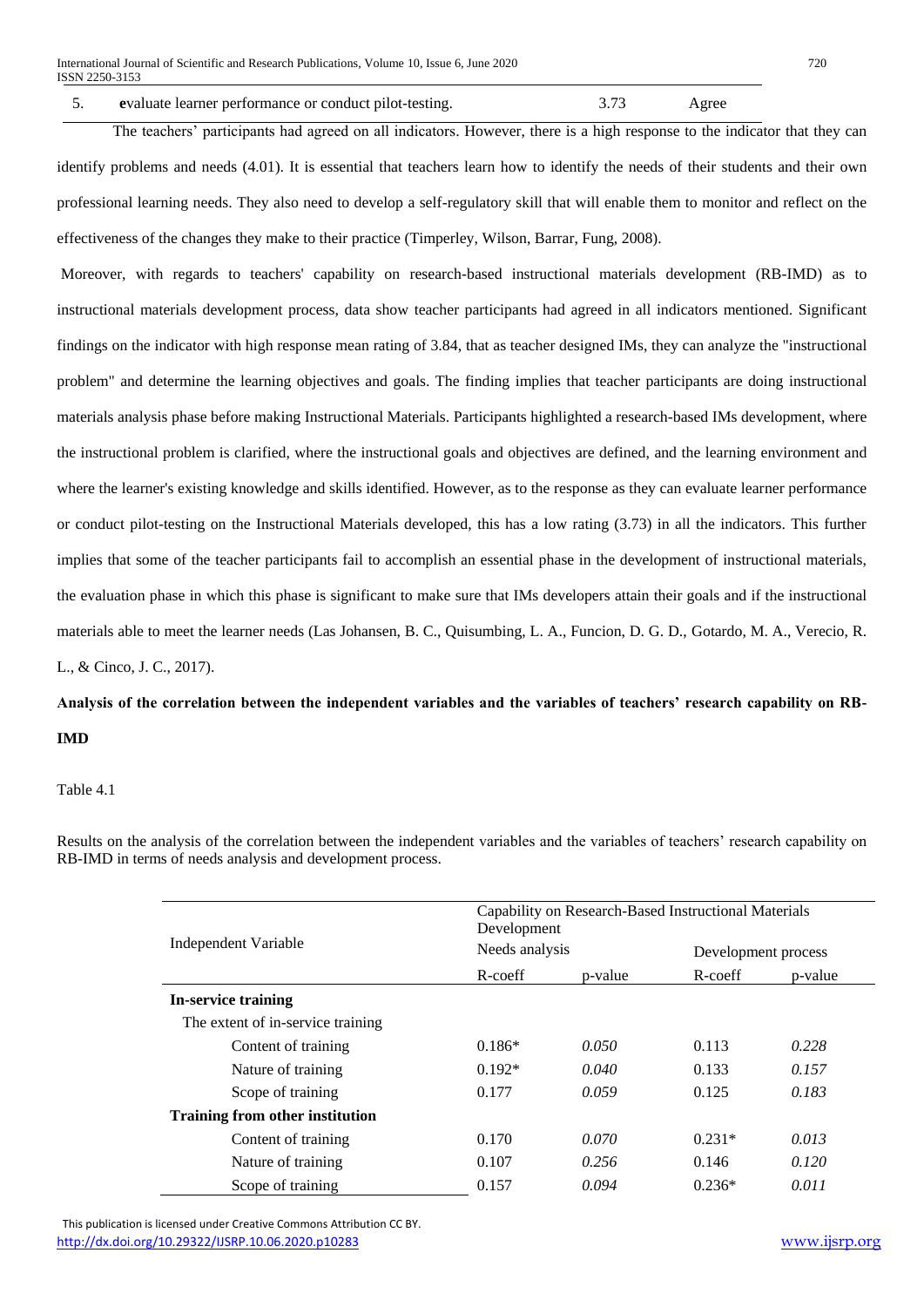| Quality of teachers' training attended |          |       |          |       |
|----------------------------------------|----------|-------|----------|-------|
| Design of learning                     | $0.187*$ | 0.048 | 0.139    | 0.139 |
| Assessment of learning                 | $0.202*$ | 0.030 | $0.185*$ | 0.049 |

Teachers' capability on RB-IMD as to needs analysis has a significant positive correlation with the extent of their in-service training as to content and nature of training  $(R=0.186, p-value=0.050 \& R=0.192, p-value=0.040, respectively)$ . The finding implies that those teacher participants who exposed to research related to varied training tend to be more competent in doing RB-IMD. Mizell, H. (2010) attests to the importance of this finding, by explaining that Professional development is most effective when it occurs in the context of educators' daily work. She further explains that school-based professional development helps educators analyze student achievement data to immediately identify learning problems, develop solutions, and promptly apply those solutions to address students' needs. Therefore, the extent of teachers' in-service training as to nature and scope significantly contributed to teachers' capability as to needs analysis because teachers benefit most in the in-service training if they can immediately apply what they learn, especially in the classroom setting.

Teachers' capability on RB-IMD as to IMs development process has a significant positive correlation with the quality of teachers' training attended as to content and scope of training  $(R=0.231, p-value=0.013 \& R=0.236, p-value=0.011, respectively)$ . The positive correlation noted in Figure 4.4 as to the training attended with other institutions as to the content of the training attended most of the teacher participants (33.5) attended instructional materials development related training and as to the scope the majority of teacher participants attended seminar-workshop (62.4%) where they are highly engaged in the learning process. "Professional development is more meaningful if they collaborate from their school, grade, or department" (Porter, A. C., Garet, M. S., Desimone, L. D., Yoon, K. S., & Birman, B. F. 2000). In research on adult primary education professional development, Smith, C., Hofer, J., Gillespie, M., Solomon, M., & Rowe, K. (2003) also found that teachers from the same adult basic education program participating together in professional development changed their thinking and acting more after the professional development, as compared to teachers who participated without other teachers from their workplace.

Quality of teachers' training attended as to the design of learning has a significant positive correlation with the teachers' capability on RB-IMD as to needs analysis (R=0.187, p-value=0.048). A positive correlation can be traced to the content of training attended; most of the teacher participants had attended the instructional materials related training, in which they are taught to conduct needs analysis in developing an RB-IMD. The finding further implies that the quality of training attended by teacher participants significantly contribute to their capability in RB-IMD as to the design of learning. As these teachers attend training, they also collaborate with other teachers. Learning Forward (2011) as cited by Killon, J., (2015), opined that teacher collaboration is a robust learning design. This standard emphasizes using active engagement, appropriate learning designs, and application of theories and research on learning.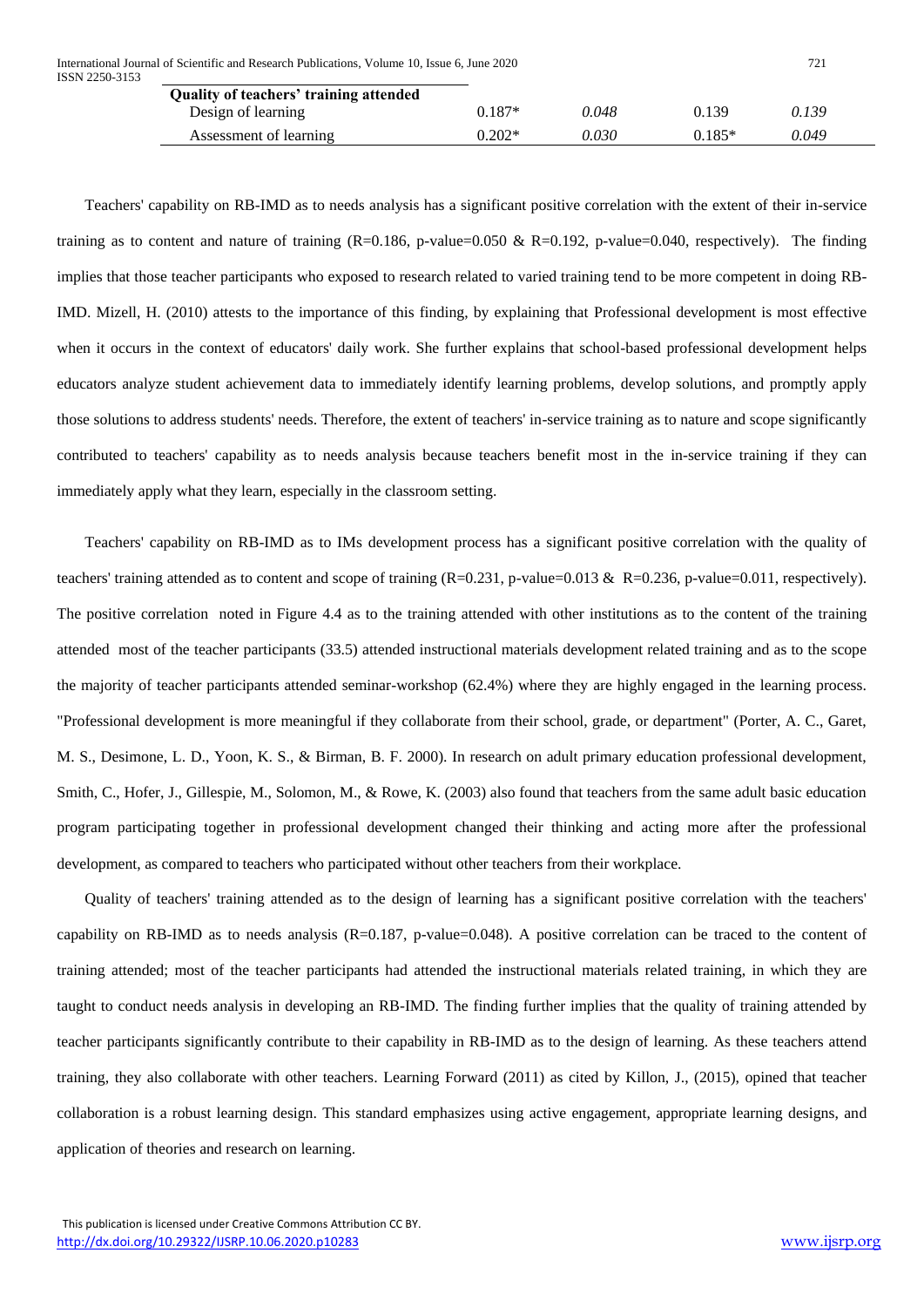Quality of teachers' training attended as to the assessment of learning has a significant positive correlation with the teachers' capability on RB-IMD as to needs analysis and IMs development process  $(R=0.202, p-value=0.030 \& R=0.185, p-value=0.049,$ respectively). The finding further suggests that the learning experience gained from the training attended is beneficial and is timely to their life and work as a teacher. Since most of the training attended from other institutions are about instructional materials development related, this is essential to the teaching and learning process and with the change of curriculum to K-12 curriculum and with the spiraling progression approach, teachers in the field are in a quandary on what to do. Sowder (2007) maintains that professional growth is characterized or "marked by a change in teachers' knowledge, beliefs, and instructional strategies."

### **Conclusion and Recommendations**

The teacher participations in seminar-workshop in their school, district and division, the training from other institution about or related to instructional materials development, and the quality of teachers' training attended as to the design of learning and assessment of learning significantly contribute to teachers' capability in research-based instructional materials development as to needs analysis and development process.

Based on the findings, it is recommended to enhance and continue developing teachers' capability in research-based instructional materials development through further training, towards sustainable quality education.

### **References**

Akyel, A., (1999). Teacher's attitudes toward their job and professional development. *Mediterranean Journal of Educational Studies.6*(1).

Atilano, M.M. (2018). Educational supervision, Teachers' commitment and performance in selected Higher Education Institutions (HEIs) in the Zamboanga Peninsula. International Review of Social Science, *6* (10).

Barber, M. & Mourshed, M. (2007). *How the World's Best Performing School Systems Come Out on Top*. McKinsey & Company.

Choy, S. C. & Delahaye, B. L. (2003). Youth learners: The authentic neglected Species learning for an unknown future. In C. Bond & P. Bright (Eds).

Colclough, C., (2005). Rights, goals, and targets: how do those for education add up?*Journal of International Development*, *17*(1), 101-111.

Falus, Ivans, (2002). The teacher who learns. *Iskolakultúra,* 2002 (6–7), 76–83.

Garet, M. S., Porter, A. C., Desimone, L., Birman, B. F., & Yoon, K. S. (2001).What Makes professional development effective? Results from a national sample of teachers. *American educational research journal*, *38*(4), 915-945.

Gomathi, K. G., Shaafie, I. A., & Venkatramana, M. (2014). Student-led seminars as A teaching-learning method-effectiveness of a modified format. *South East Asian J Med Educ*, *8*, 82-4.

Greenleaf, C. L., Litman, C., Hanson, T. L., Rosen, R., Boscardin, C. K., Herman, J., & Jones, B., (2011). Integrating literacy and science in biology: Teaching and